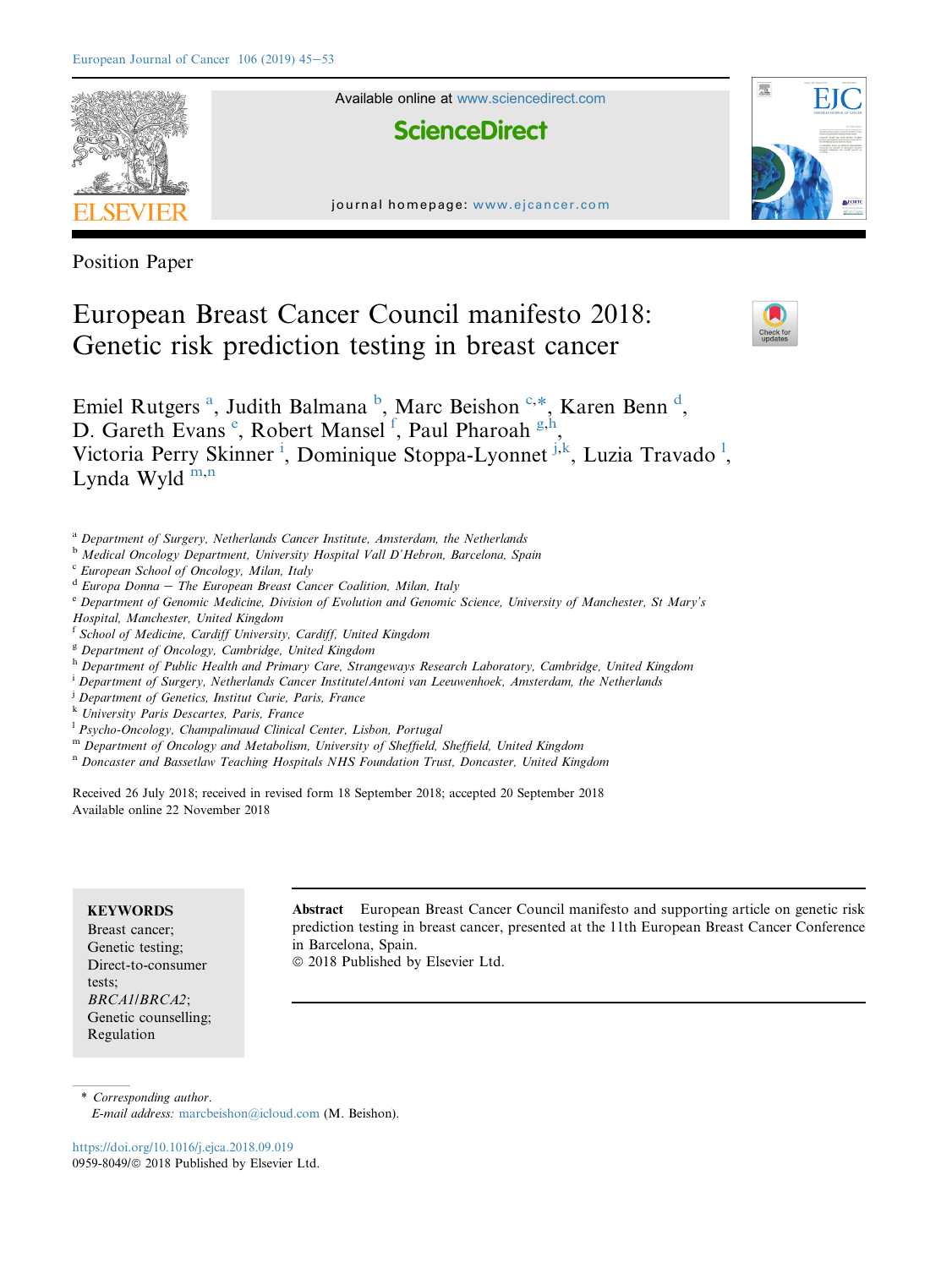### Manifesto-call to action

Information about a person's genetic make-up is providing crucial clinical information about risk, prevention and treatment in breast cancer and other diseases and is a rapidly evolving field. Genetic tests that predict someone's risk of getting breast cancer are now widely available not only in national health systems but also commercially, including on the Internet, for low cost and frequently unregulated for quality and guidance. The results of such tests can be complex and misinterpreted if people do not have access to high-quality explanation and counselling and can lead to pressure on health systems if testing increases (such as with the 'Angelina Jolie' effect in the US and elsewhere).

It is important that genetic risk prediction in breast cancer is available to people and their doctors, and the European Breast Cancer Council (EBCC) recognises that people have freedom to obtain the latest genetic tests if they are unavailable through national health systems. But tests must be of high quality, and information must be interpreted by appropriate healthcare professionals to give people an accurate understanding; to inform evidence-based interventions; and to avoid possible harm, both physical and psychological, through unnecessary interventions and anxiety. Indeed, the European Parliament considered introducing a ban on all direct-to-consumer advertising of genetic tests in the forthcoming regulation on in vitro diagnostic medical devices, although this was not included in the final version.

We call on policymakers, health professionals and advocates in all European countries to:

- Ensure genetic risk testing in national health services is carried out according to the latest evidence-based guidelines, with informed consent and access to clinical geneticists/genetic counsellors, and is available in breast cancer services
- Act now to regulate commercial genetic testing products according to their safety and performance ahead of the impending EU In Vitro Diagnostic (IVD) Regulation 2017/746 and to protect against misleading advertising, including a requirement to provide links to official patient information sites of European and national bodies
- Ensure that informed consent, counselling and medical supervision are provided for all genetic tests that have high-risk implications as these will not be mandated by the EU IVD Regulation
- Inform health professionals such as primary care doctors about genetic testing and breast cancer risk and provide pathways to refer people to breast cancer services with specialists in clinical cancer genetics and genetic counsellors
- Ensure patients diagnosed with breast cancer receive the current standard of care for genetic and genomic testing by a multidisciplinary team in a breast centre or unit, including access to clinical cancer genetic specialists
- Encourage healthcare providers and health professionals to participate in European networks and research programmes about all aspects of genetic and genomic testing, including clinical and psychosocial impacts.

#### 1. What is genetic testing?

In cancer, genetic tests are used for two main purposes:

- To identify faults in genes that have high risk for cancer and are inherited and also to assess the risk from lower risk genetic variations, with tests carried out usually on blood or saliva samples from healthy people or those with cancer
- To determine the genetic 'signature' of a cancer from a tumour sample so that it can be characterised for treatment where appropriate.

For inherited risk, apart from several high risk gene mutations, some known since the 1990s, genome sequencing  $-$  the approach pioneered in the Human Genome Project  $-$  is revealing more gene associations with risk. With this technique, researchers are homing in on 'panels' of genes and mutations that may confer small additional risk, including the most common type of genetic variation, single nucleotide polymorphisms (SNPs; known as 'snips').

Hereditary mutations are known as 'germline' or 'constitutional'; other mutations that occur in cells to cause cancer are called 'somatic' and are not inherited and passed on, but researchers are finding that germline genes including those implicated in breast cancer can also be subject to somatic mutation.

It is a complex and rapidly moving area of human biology—and one that can profoundly affect people's outlook on their health and that of their family, and the way that society reacts in terms of healthcare provision and regulation of welfare and financial services such as life insurance. Left unregulated and unsupervised, genetic testing in relation to breast cancer can lead to psychological harm and irreversible decisions, such as having risk-reducing mastectomies, that people may come to regret. But genetic risk testing may also confer life-saving benefit and must be offered appropriately.

High-profile cases—such as that of film actor Angelina Jolie, who underwent a risk-reducing double mastectomy after finding that she is a carrier of a breast cancer causing gene and highlighted first in just one newspaper article  $[1]$ —have raised the profile of genetic testing and resulted in a massive increase in the rates of gene testing. In turn, the 'Angelina Jolie effect' has raised questions about whether there has been a net beneficial gain in terms of appropriate referrals and healthcare costs and about the communication of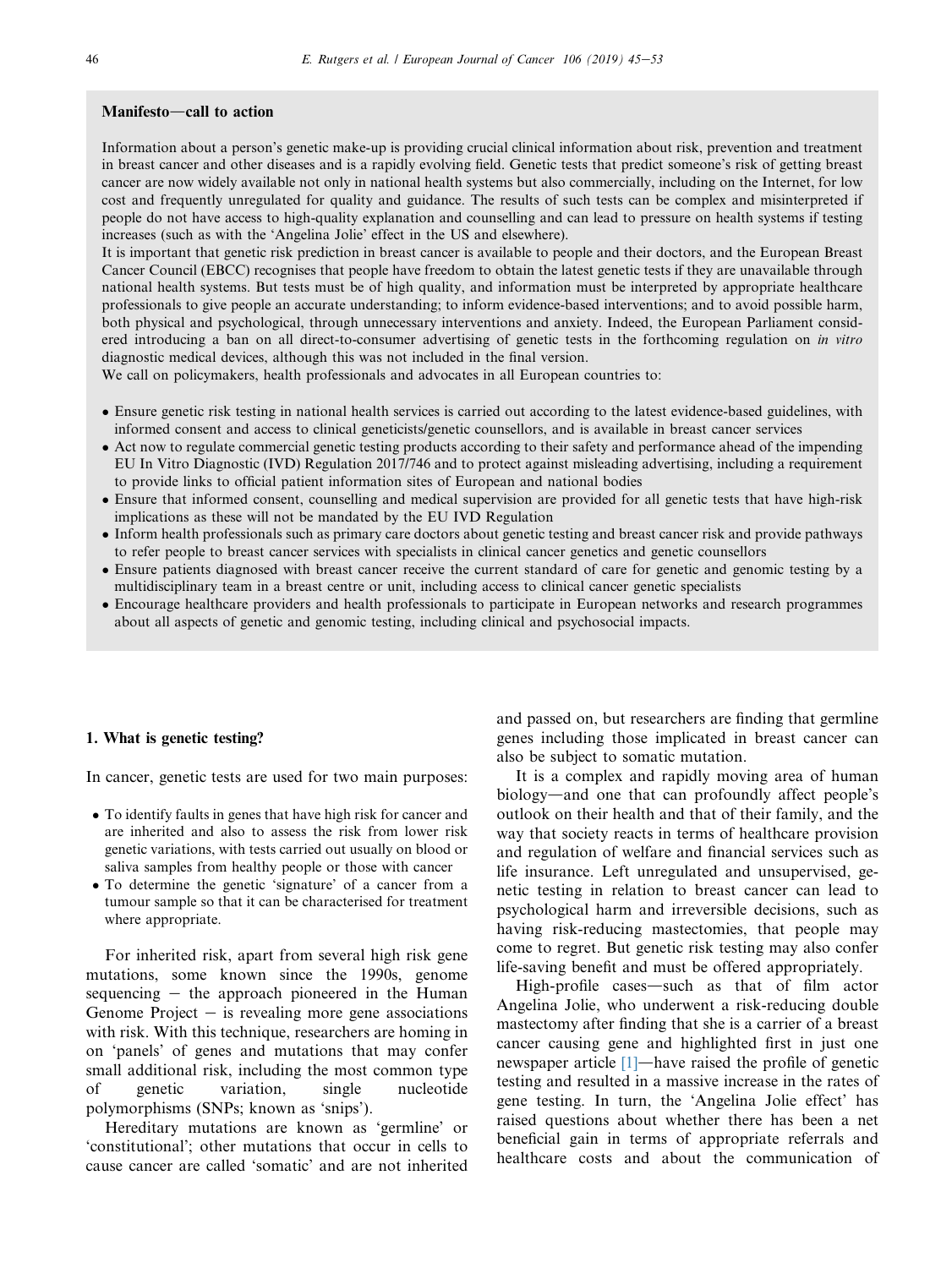information to the public and primary care professionals [\[2,3,4\]](#page-7-0).

This manifesto focuses on genetic tests on healthy people to establish their inherited cancer risk as they are not currently subject to adequate regulation at present in most European countries. But we also mention genomic testing for people with breast cancer, to ensure that readers are clear about the spectrum of such tests and where they apply, in line with our previous manifesto on the imperative to establish universal multidisciplinary breast cancer units in Europe that include specialists in cancer genetics and genetic counsellors [\[5\].](#page-7-0)

## 2. Genetic testing and breast cancer

## 2.1. Tests on healthy people

Most people know that a family history of breast cancer can increase a person's risk of developing the disease (we include both women and men when we refer to a person/ patient). Breast cancer is one of the several cancers where certain germline mutations can increase the risk and where predictive tests can be carried out. These can be divided into two groups:

- High/moderate-risk mutations. Mutations in two genes, known as BRCA1 and BRCA2 (BReast CAncer 1 and 2), account for most high-risk hereditary breast cancers. However, BRCA1/2 mutations are uncommon (but above the European Union definition of 'rare',  $1$  in 2000)—about  $0.25\%$  -0.5% of women are carriers of harmful mutations in either gene, although some groups have a higher prevalence [\[6\]](#page-7-0). These genes are also causes of ovarian and prostate cancers and increase the risk of some other cancers. BRCA1/2 mutations are responsible for nearly half of families with multiple cases of breast cancer and up to 90% of families with both breast and ovarian cancer [\[7\].](#page-7-0) However, only about 3% of breast cancers overall are caused by BRCA1/2 mutations (and  $10-15%$  of ovarian cancers) [\[8\]](#page-7-0). Calculating the individual risk for carrying BRCA1/2 pathogenic variants has been difficult; recent research on a large prospective cohort of women in Europe has helped to clarify the numbers—it found that the cumulative breast cancer risk to the age of 80 years was 72% for BRCA1 and  $69\%$  for *BRCA2* carriers [\[9\]](#page-7-0). There are other high penetrance mutations, for example in TP53, which is rare but has a high risk for a range of cancers, including young onset breast cancer, and TP53 is included in familial breast cancer management [\[11\].](#page-7-0) There are also moderate penetrance mutations identified through genomic technology which mostly confer lower risk and which are now widely tested for in multi-gene panels, but clinical utility is the subject of ongoing research [\[10\].](#page-7-0)
- Lower risk germline mutations. Recent work has uncovered many more genetic variants—more than 200—that are associated with altered breast cancer risk. Although each conveys a very much smaller risk than BRCA1/2, in certain combinations, they could be responsible for additional aggregations of hereditary breast cancers.

This is a rapidly growing field that has major implications for how health systems, health professionals and patients assess the risk of breast cancer and which could eventually alter the approach to breast cancer screening, one of the world's major cancer detection programmes.

The EBCC is particularly concerned about the quality and availability of appropriate genetic testing for germline mutations, given that in many countries, such testing is available outside of the regulated healthcare systems in the form of direct-to-consumer testing. Concerns include the following:

- People may have inaccurate perceptions about the magnitudes and implications of risk and may be subject to misleading claims by advertising of genetic tests
- Tests can be interpreted inaccurately or be of poor quality, resulting in false positives and negatives (see the following section'Direct-to-consumer concerns'). This may lead to unnecessary worries and inappropriate interventions that can be life changing, such as a risk-reducing mastectomy
- There is a need for high-quality predictive risk testing, and there are well-established protocols for family testing and counselling for BRCA1/2 mutations, but they may not be universally applied or easily accessible even in national healthcare systems
- The growth of tests for panels of genes of both moderate and low risk raises more complexity about information and counselling. In many cases, the implications of such tests are not fully understood or inadequately validated. Misinterpretation of these tests, especially outside of regulated healthcare settings, may cause serious harms.

## 2.2. Tests for patients with breast cancer

There are two main areas for intervention:

- Tests for germline mutations, as stated previously. Some patients with breast cancer are offered genetic testing for BRCA1/2 and other cancer genes as they can affect treatment decisions and prognosis as well as future risks (i.e. for ovarian cancer) and also could have implications for families.
- Tests on breast cancer tissue for somatic mutations to determine prognosis and treatment options. This is a major area of research and clinical implementation, such as with 'gene arrays'-panels of breast cancer mutations that can help decision-making in, for example, whether to use adjuvant chemotherapy (medical therapy after surgery) to reduce the chances of recurrence—and with tumour sequencing to determine treatment with targeted biological drugs and combinations of therapies.

The EBCC is less concerned about these aspects of genetic/genomic tests as they mostly take place in regulated healthcare settings. However, such testing can also take place in unregulated facilities that do not practise evidence-based guidelines for treating, and counselling on, breast cancer, and there are also wide inequalities in access to such care around Europe.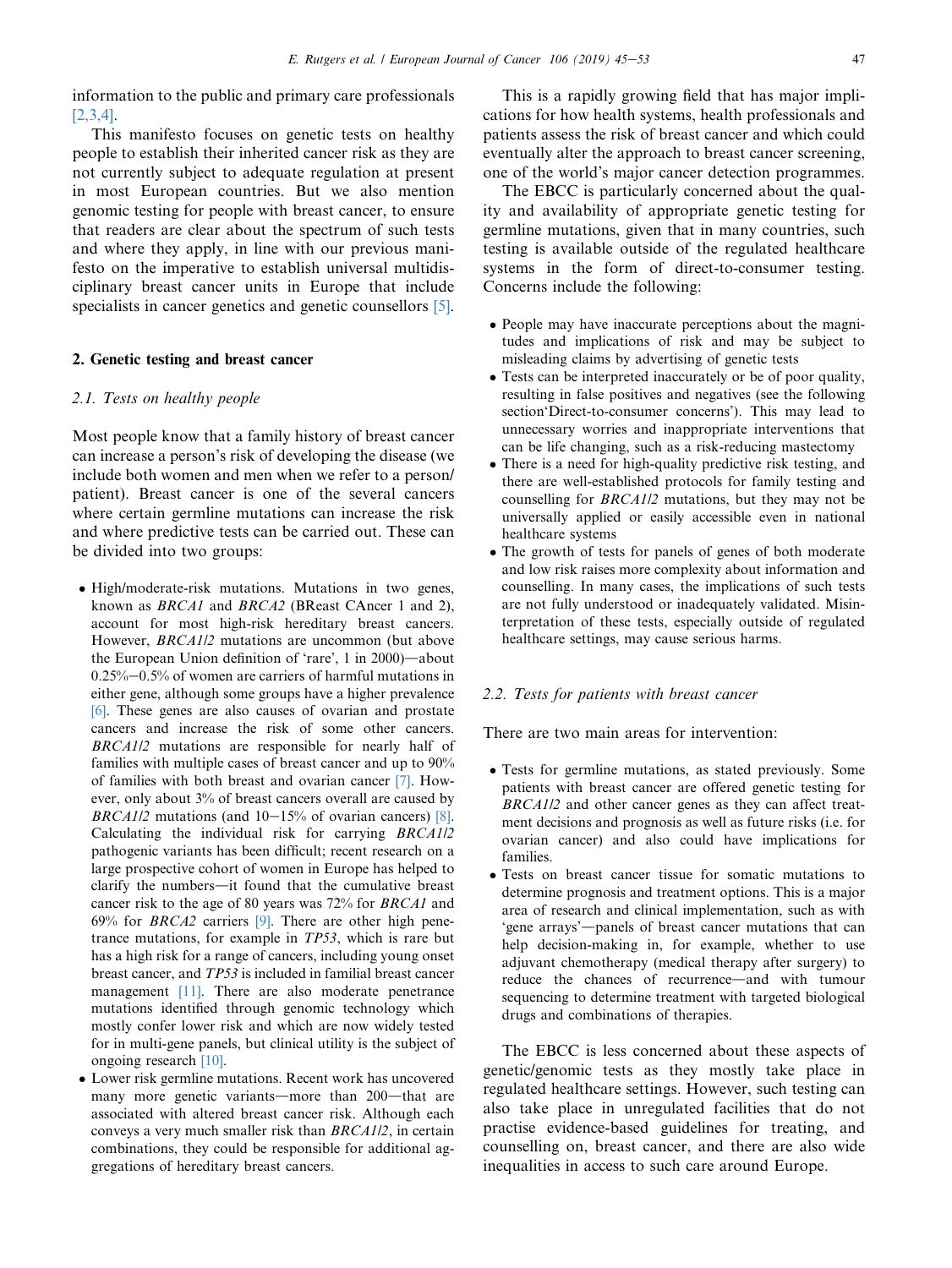## 3. Status of testing for breast cancer

Within healthcare systems, there is a clear pathway for genetic risk testing for the main breast cancer genes. There is currently no generally accepted rationale for testing healthy people with no family history of breast cancer – testing for  $BRCA1/2$  (and also TP53 and certain other mutations) is indicated only when there is evidence that there is likely to be an inherited faulty gene owing to a close relative with breast cancer having been tested positive or a broader family history of breast cancer. Certain groups, such as women of Ashkenazi Jewish descent, are known to be much more likely to be carriers of certain BRCA1/2 gene faults and may be tested without a family history of breast cancer. BRCA1/ 2 gene testing can also be offered to people with breast cancer, especially if they are young (aged 50 years or less) and have certain types of cancer (in particular, triple-negative breast cancer is linked to BRCA1 mutation carriers). Genetic testing for BRCA-related cancers has been ranked as a 'tier 1' level of evidence by the US Centres for Disease Control and Prevention [\[12\]](#page-7-0).

Policies for carrying out the current evidence-based practice for BRCA1/2 testing have been set out in several countries, but as a publication from NHS England notes, there is a need to address 'the current unacceptable variation in access to genetic testing for BRCA1 and BRCA2' [\[13\].](#page-7-0) Inequalities in access to testing are likely to exist across Europe.

BRCA tests are usually carried out on blood samples but can also be performed on buccal scrape and saliva samples. The traditional test method is direct DNA sequencing (known as Sanger sequencing), which is costly and time consuming and has limitations (which can be supplemented by other techniques), but the sensitivity of Sanger sequencing for BRCA1/2 is about 99% for typical intragenic point mutations (although it does not cover 'large rearrangements' and 'deep intronic' mutations), and it remains in widespread use and is particularly suitable for single gene analysis.

Next-generation sequencing (NGS) methods, however, are now a rapid growth technology and are faster and less costly, while also enabling more mutation types to be tested for, the testing of many genes simultaneously or even the assessment of the whole genome.

BRCA1/2 are large genes, and there are thousands of variants in each, and new methods must demonstrate how they are validated to uncover variants that are harmful, benign or of unknown clinical impact (called variants of unknown significance [VUS]). It is beyond the scope of this manifesto to discuss the complexities of gene sequencing, but while results can be clear for certain founder mutations (such as those in Ashkenazi Jewish descent), there is ongoing research on the clinical relevance of certain classes of mutations, on VUS, and on various populations. For example, the prevalence of

BRCA1/2 pathogenic (harmful) mutations varies considerably among ethnic groups and geographical areas, and methodology should account for these differences [\[14,15,16\].](#page-7-0) Tests can also look for a specific mutation that has been found in a relative with breast cancer, as well as looking at the entire gene.

Some guidelines have been issued about the use of NGS for the diagnosis of genetic disorders [\[17\].](#page-7-0) But NGS is enabling a rapid expansion of genetic testing and new challenges, including in BRCA [\[18\]](#page-7-0). A recent study of 20 European laboratories showed that a majority are now using NGS for BRCA, with a low error rate, although the laboratories in this study have a significant  $BRCA$  caseload ( $>300$  germline cases a year), participate in external quality assurance schemes, do not outsource their work and some are accredited to the ISO medical laboratory standard [\[19\].](#page-7-0)

Regardless of the method, providing the correct information, support, counselling and pathways to possible testing is essential for the BRCA1/2 genes, not just for breast cancer but for the other cancers associated with these genes. There are implications for a range of interventions—from lifestyle changes to taking chemoprevention drugs such as tamoxifen and to surgery such as mastectomy that must be taken only in high-quality healthcare settings. In the EBCC's view, this medical activity should only be taken in a breast cancer centre or unit that includes a cancer genetics multidisciplinary team.

Research is moving fast; for example, researchers have recently reported that population testing for BRCA1/2 and moderate-risk gene mutations may be cost-effective, which could change clinical practice as the current clinical criteria/family history misses 50% of mutation carriers even within cancer cases [\[20\];](#page-7-0) and that there is no survival difference in young breast cancer patients who are BRCA1/2 carriers [\[21\]](#page-8-0). Such research underpins the need for the integration of genetics in the breast cancer centre.

The expansion into gene panel/genome testing also raises more questions about clinical validity, actionability and clinical utility.

## Direct-to-consumer concerns

With that in mind, people in many countries can now opt privately for BRCA1/2 tests and for other genetic tests associated with breast and other cancers. The size of the direct-to-consumer (DTC) market is growing rapidly, but there is a clear difference between companies that offer relatively superficial reports of ancestry and health with only low-risk attributes and those offering a service for high-risk conditions. There are concerns about the accuracy and marketing of tests that have high-risk and actionable consequences, with BRCA1/2 in particular.

The best-known company in DTC is 23andMe, which currently operates in the US, UK and some other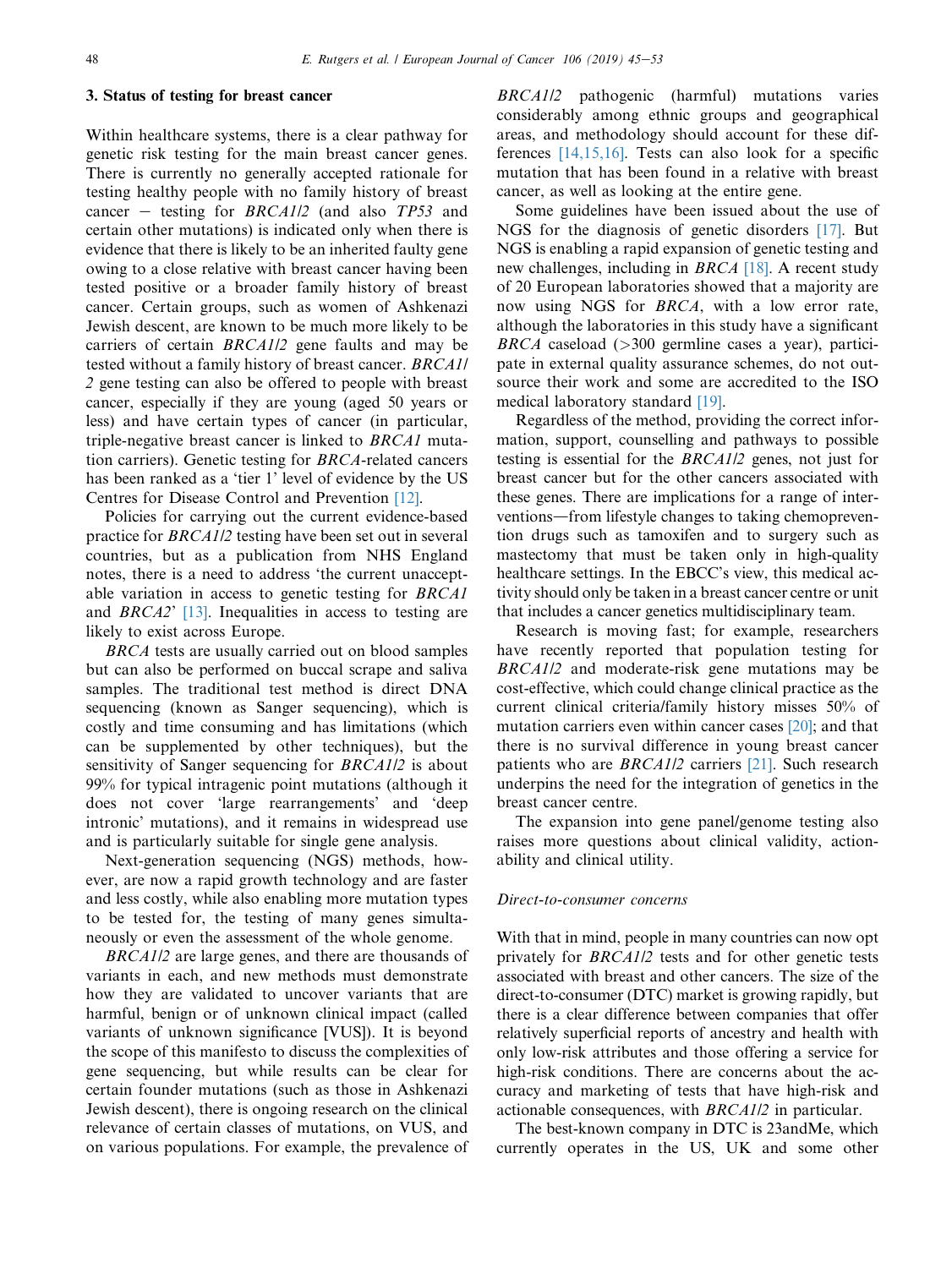countries with ancestry and health tests and which has recently been authorised by the US Federal Drug Administration (FDA) to carry out certain genetic tests, including BCRA1/2. Earlier, in 2013, the company had been warned by the FDA about marketing a service that included BRCA1/2 testing in the US 'because of the potential health consequences that could result from falsepositive or false-negative assessments for high-risk indications. For instance, if the BRCA-related risk assessment for breast or ovarian cancer reports a false positive, it could lead a patient to undergo prophylactic surgery, chemoprevention, intensive screening or other morbidityinducing actions, while a false negative could result in a failure to recognise an actual risk that may exist.' [\[22\].](#page-8-0)

BRCA1/2 tests are now widely available in the UK and other European countries. Some private testing companies only accept requests for genetic testing from a person's doctor, which is clearly good practice. But others will act outside of clinical guidelines and provide the test to consumers, and now for very low cost. For example, a UK company, BRCATESTUK, offers a BRCA1/2 test for £295 and a 'pan-cancer' panel of up to 30 genes for £395. This price includes a pretest consultation and post-test genetic counselling, but it is not entirely clear what is provided for this low cost, and there is little information about the test, which comes from a US firm called Color Genomics-which itself offers the BRCA1/2 two gene test for just \$99 and will send a saliva collection kit worldwide.

In the absence of counselling, there is a possibility of distress and lack of knowledge [\[23\],](#page-8-0) and information from multigene panels 'needs to be interpreted with caution to avoid the potential to provide clinical misinformation and cause harm' [\[24\]](#page-8-0).

Apart from kits for high- and moderate-risk genes, there are already DTC polygenic risk products on the market (and are likely to be more soon) that examine a multitude of low-risk mutations. Such polygenic risk is currently being researched to add to risk prediction models for breast cancer and could be informative where there are no high-risk mutations in people with a family history of breast cancer [\[25\]](#page-8-0). In these cases, breast cancer risk assessment might require a correct combination of family history, personal risk factors and the polygenic risk score. This assessment is complex and requires an adequate analysis of interactions and validation.

These tests add greatly to complexity. Myriad Genetics, the company that originally held patents on BRCA1/2, has launched just such a test called riskScore; it looks at 86 SNP variations that are associated with breast cancer risk. In the US, prescription drugs and medical devices can be marketed to consumers even if they must be ordered by a doctor.

The issue is that consumers do not have access to information that allows them to choose high-quality services that will accurately report breast cancer risk from genetic findings. Not all laboratories have certification, and people buying tests may not even know which country the laboratories are in. Results, especially uncertain and secondary findings, will vary, and there is no standard for reporting how they relate to breast cancer risk, no requirement to participate in research programmes and share data, and a current lack of regulation in how tests are marketed.

Researchers at one of the major testing companies, Ambry Genetics, recently analysed samples from which other DTC companies had reported genetic variants in raw data supplied to consumers, finding that 40% of variants in a variety of genes were false positives [\[26\]](#page-8-0). 'In addition, some variants designated with an 'increased risk' classification in DTC raw data or by a third-party interpretation service were classified as benign at Ambry Genetics and several other clinical laboratories and are noted to be common variants in publicly available population frequency databases.' The majority of falsepositive variants were found in the BRCA1/2 genes.

The authors say that many DTC genetic testing laboratories use a form of SNP genotyping array for their assay, which is not 'comprehensive full-gene sequencing nor does it include gross deletion or duplication analyses, which are both routinely part of clinical diagnostic testing with the use of NGS and microarray/multiplex ligation-dependent probe amplification methodologies.'

They conclude that their study 'demonstrates the importance of confirming DTC raw data results in a diagnostic laboratory that is well versed in clinical-grade variant detection and classification'.

There is also concern that a primary business model of some DTC companies is data collection from potentially millions of people that can be used for lucrative private research, similar to the way that the major social media platforms work with vast amounts of valuable anonymised data. In the US, the Federal Trade Commission has issued advice to consumers about the privacy implications of DNA test kits [\[27\]](#page-8-0).

The EBCC emphasises that it is very important that a genetic test with a high-risk possibility is not just a blood or saliva test and a positive or negative result. A test must also comprise counselling about the result, which may be uncertain, what it means in the individual's personal and family context, and a pathway to other health services that may be needed, including confirmation by an accredited diagnostic laboratory.

The consequences of a lack of a 'joined-up approach' with appropriate quality control are illustrated in a news item from the US where a woman who received testing for BRCA1/2 was told, wrongly, she had BRCA1 and MLH1 gene mutations and Lynch syndrome, which led to unnecessary referrals for mastectomy and hysterectomy [\[28\]](#page-8-0).

While this is an extreme case, it is by no means isolated, and other research shows that people who are identified as carriers of VUS BRCA1/2 mutations may opt for mastectomy, given other risk factors such as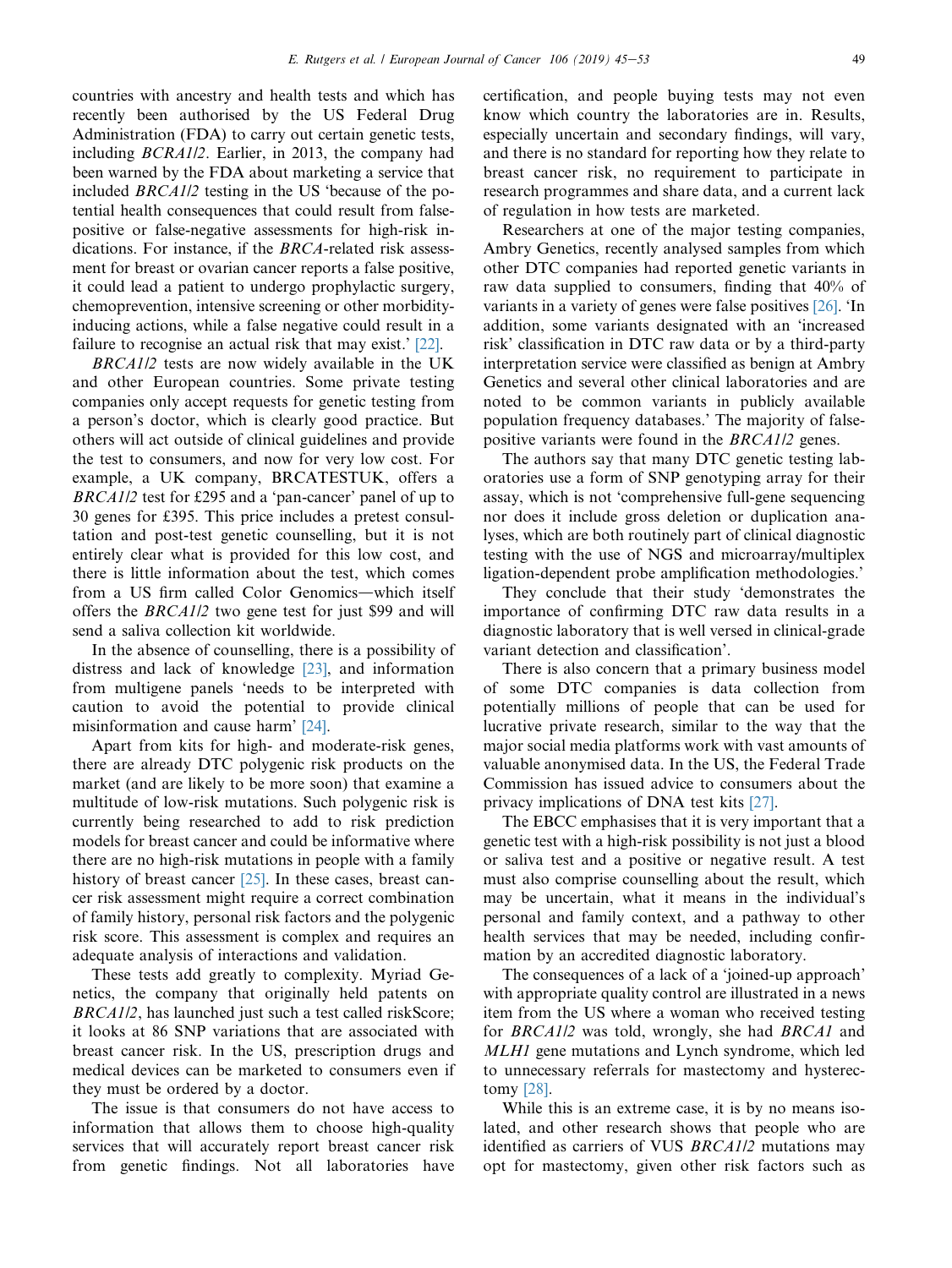family history, while not appreciating that '...over time, a significant proportion of BRCA1/2 VUS were reclassified, illustrating the importance of appropriate counselling regarding VUS' [\[29\]](#page-8-0).

## 4. Information, counselling and breast centres/units

The EBCC is concerned that there is a lack of information for people about genetic testing, and also that as recommendations for more testing are made by clinical guidelines, the capacity of clinics and laboratories to offer timely results and high-quality interpretation will be put under increasing pressure, especially for sufficient numbers of geneticists and counsellors, and as the takeup of DTC testing increases.

There are online guides about genetic testing in breast cancer, mainly on BRCA1/2 [\[30\],](#page-8-0) but little is provided by health services on DTC products and on the testing of panels of genes for a range of risk for certain cancers. The EBCC would like to see consistent European-wide information available in printed form in places such as primary and secondary care clinics, as well as online, and ideally prominently situated on advertising of tests, referring potential customers to receive adequate medical advice before ordering them.

An article that examined the provision of genetic counselling in the European DTC market suggests an 'urgent need for private companies selling genetic testing DTC to consider their delivery of care'. The authors found a lack of pretest genetic counselling in particular and said it should be 'mandatory to clearly explain on the companies' websites what the role of genetic counselling is and make it easily available, before and after the test, by appropriately trained and regulated genetic health professionals' [\[31\].](#page-8-0) It is also potentially negligent, they add, to suggest that customers can 'contact their local genetic counsellor' when there are no mechanisms to do so. It is 'negligent for companies to offer testing that raises anxiety among their customers and then expect other healthcare services to pick up the pieces'.

Regarding healthcare systems, the European Society of Breast Cancer Specialists (EUSOMA) has requirements for specialist breast centres [\[32\]](#page-8-0) that must include the services of a clinical geneticist, who is described as a medical specialist concerned with the assessment of genetic risk and counselling for individuals or families with increased risk of breast cancer (counsellors work as part the team). A breast centre (or unit) must at least have an agreement for people to see a clinical geneticist if the role cannot be provided at the site. The requirements also note the following:

- Genetic testing for BRCA1/2 must be available, and a molecular geneticist should be accessible for consultation by the specialists in the genetics clinic
- Risk assessment counselling and DNA testing for *BRCA1/2* mutations in a selected high-risk group should be offered
- Psychological support should be available to people when necessary to support them to assimilate their genetic risk
- Patient data from genetic clinics should be formally recorded in a database, and the team should be involved in research.

The European Commission Initiative on Breast Cancer includes a quality assurance scheme for breast cancer services in Europe that will be available for implementation by 2020 [\[33\]](#page-8-0). It has a certification and accreditation framework for breast cancer services and includes genetic evaluation and testing at screening (for women at increased risk), diagnosis and treatment in the patient pathway.

The EBCC highlights the following recent research as particularly relevant to the professional practice of helping people manage genetic risk information:

- A study that evaluated the ability of women at risk of hereditary breast and ovarian cancer to select the extent of genetic testing concluded that women were sufficiently able to selfidentify the level of testing they were comfortable with after receiving genetic counselling, which the authors describe as 'a highly specialised service' and an 'important component of comprehensive care for women with a personal or family history of cancer suggestive of hereditary risk' [\[34\].](#page-8-0)
- An article titled 'Faulty *BRCA1*, *BRCA2* genes: how poor is the prognosis?' examines the case of 'Sophie', who has been told that as a BRCA1/2 carrier, she has an 87% chance of getting breast cancer [\[35\].](#page-8-0) It explains that the risk is not an imminent threat and that much more needs to be considered other than the 87% figure alone.
- Supporting disclosure to family members—how the proband (the person who is the starting point in a genetic intervention) can be supported in talking to relatives [\[36\]](#page-8-0). The CASCADE study in Switzerland is developing factors that enhance cascade genetic testing of relatives [\[37\]](#page-8-0).
- A before-and-after study of establishing a heredofamilial cancer unit in a university hospital in Madrid showed a clear improvement in family history records, referrals and preventive surgeries in breast cancer patients at increased genetic risk after the implementation of the unit [\[38\]](#page-8-0).
- A US study looked at the experience of men with BRCA mutations [\[39\].](#page-8-0)

## 5. Regulation and policy

In 2017, the European Union adopted what some see as long overdue new regulation on in vitro diagnostic medical devices (the IVD Regulation) [\[40\],](#page-8-0) which includes predictive genetic tests (and also companion tests on diseases such as cancer that, for example, predict treatment response). According to GeneWatch UK, the main requirement for a company or institution which places the software or test on the market is to produce a technical dossier which includes clinical information such as the positive predictive value of the test and which demonstrates laboratory quality assurance and quality management [\[41\]](#page-8-0). This dossier will be assessed by 'notified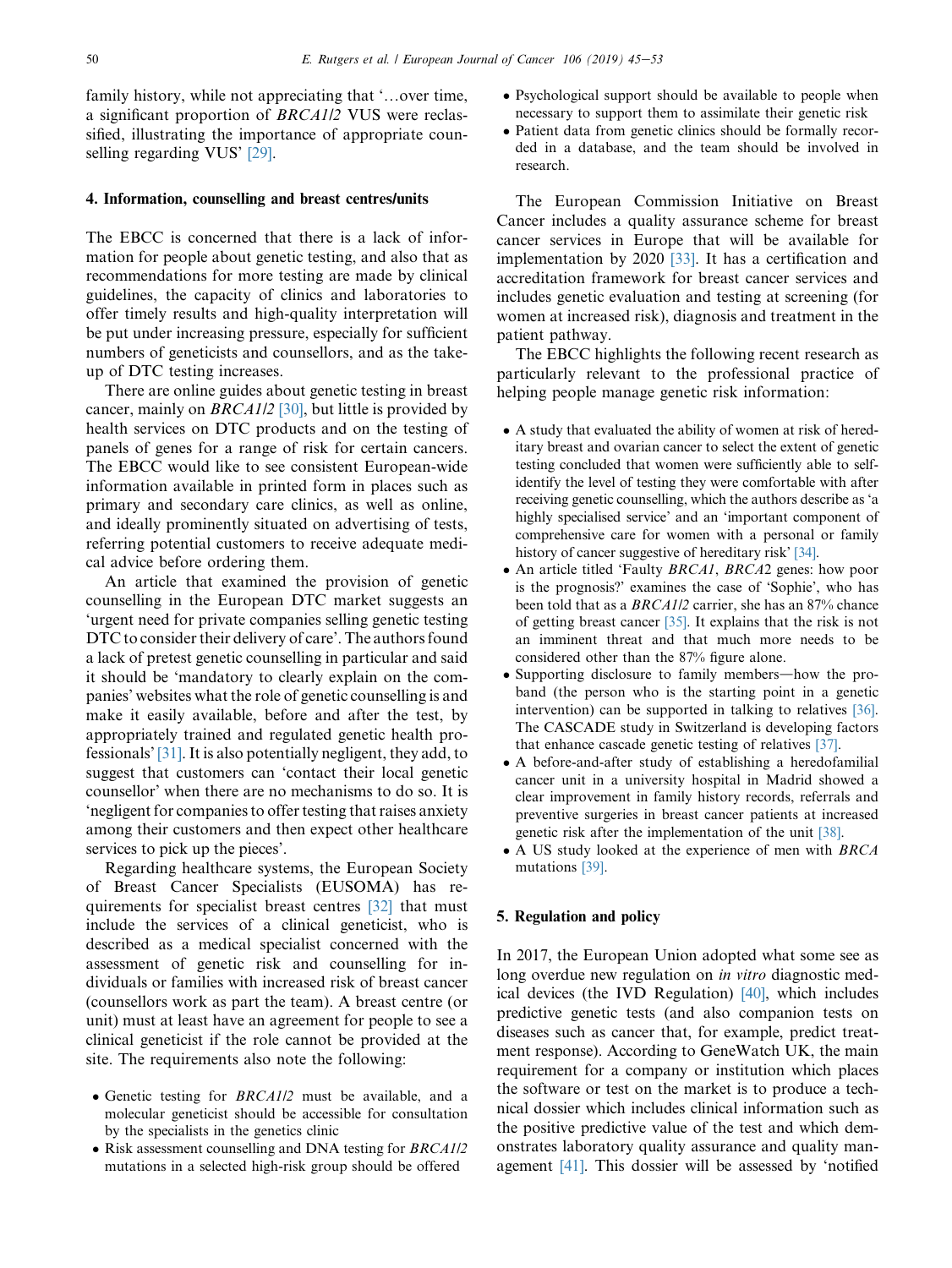bodies', which must award the test a CE mark before it can be placed on the market (including if the test is sold via the Internet or by overseas companies).

Article 4 of the regulation covers genetic information, counselling and informed consent and will require countries 'to ensure that where a genetic test is used on individuals ... the individual being tested or, where applicable, his or her legally designated representative, is provided with relevant information on the nature, the significance and the implications of the genetic test, as appropriate.' It also calls for access to counselling for genetic tests that provide information on the genetic predisposition for medical conditions and/or diseases that are generally considered to be untreatable.

However, the IVD Regulation has set out grounds for divergence around Europe, considering that 'divergent national rules regarding the provision of information and counselling in relation to genetic testing' might not have much impact on the operation of the single market. The IVD Regulation does though prohibit misleading advertising of IVD medical devices. The European Parliament wanted an advertising ban on genetic testing, but this was not adopted in the final text.

Furthermore, the IVD Regulation does not come into force until May 2022.

There is already divergent regulation on genetic testing around Europe that looks set to continue in some respects even after the IVD Regulation. There is limited data on the national law for DTC tests, but a 2017 article found a fragmented regulatory landscape and a wide spectrum of rules  $[42]$ . It noted that the EU approach covers genetic test as products and not as services, which tend to be regulated at the national level in any case. Questions addressed for European countries were the following:

- Is medical supervision mandatory in the context of genetic testing?
- Is genetic counselling mandatory in the context of genetic testing?
- Are there specific requirements for informed consent that may apply in the context of genetic testing?

At one end of the spectrum is France, which essentially bans DTC genetic testing, 'by limiting the use of genetic testing to specific health-related tests, mandating the involvement of healthcare professionals and penalising users of tests that do not fulfil these conditions'. Similarly, Germany has legislation that has been considered by some as targeting DTC genetic testing and limiting the access German consumers may have to it. 'On the other end are many countries that do not provide any specific legislation on genetic testing (such as Luxembourg, Poland and Romania), and, as a result, the only restrictions in place are those based on more general laws, usually regarding healthcare services and patients' rights.'

GeneWatch UK notes that the EU's IVD Regulation will not overturn the bans in place for DTC genetic tests or prevent such bans in the future.

The authors of the regulation article note that the aims of the EU's IVD Regulation are 'pragmatic' in focusing on safety and performance and giving leeway for member states to adapt requirements for medical supervision, genetic counselling and informed consent in their clinical practice. While some have criticised this as a missed opportunity to have more effective oversight of DTC genetic testing services, '... imposing strict uniform standards ... by means of an EU regulation seems impractical and restrictive and beyond the legislative competence of the EU'.

Other protocols and guidelines are available for establishing standards. They include the Council of Europe's Additional Protocol on genetic testing for health purposes [\[43\]](#page-8-0) and guidelines from the European Society of Human Genetics [\[44\]](#page-8-0) and the Organisation for Economic Co-operation and Development (OECD) [\[45\].](#page-8-0) Countries that have requirements for genetic counselling for some types of tests have been guided by the Oviedo Convention's Article 12 on predictive genetic tests.

Another article from 2012, considered genetic testing legislation in Western Europe and also provides valuable background on the regulatory picture and emphasised the growing challenge of DTC testing [\[46\]](#page-8-0).

Concerning advertising of genetic tests, a 2017 article provides an overview of the European and national picture, and considered a tiered approach—a ban on tests that could have a serious impact on consumers' health, while leaving those with no real possibility of health-related harm to the strict accuracy criteria in any advertising [\[47\].](#page-8-0)

While there was little evidence for either benefit or harm of DTC genetic testing according to a systematic review from 2015  $[48]$ , the authors say '... it is unacceptable that online companies offer genetic testing lacking scientific evidence, no proven clinical utility and misleading marketing claims' and note that the 'expected benefits of whole-genome scanning may be larger when tests are targeted only to specific at-risk populations and not to populations at large because of the moderate predictive ability of these current tests'.

The EBCC also highlights these organisations and projects for resources and direction:

- EuroGentest is a project funded by the European Commission to harmonise the process of genetic testing, from sampling to counselling, across Europe. The goal is to ensure that all aspects of genetic testing are of high quality. The project website has details on laboratory certification, counselling guidelines, ethics and patient rights [\(http://www.](http://www.eurogentest.org) [eurogentest.org](http://www.eurogentest.org)). An allied body is the European Molecular Genetics Quality Network [\(https://www.emqn.org](https://www.emqn.org))
- The PHG Foundation, a biomedical think tank, has published 'whole-genome sequencing in screening for breast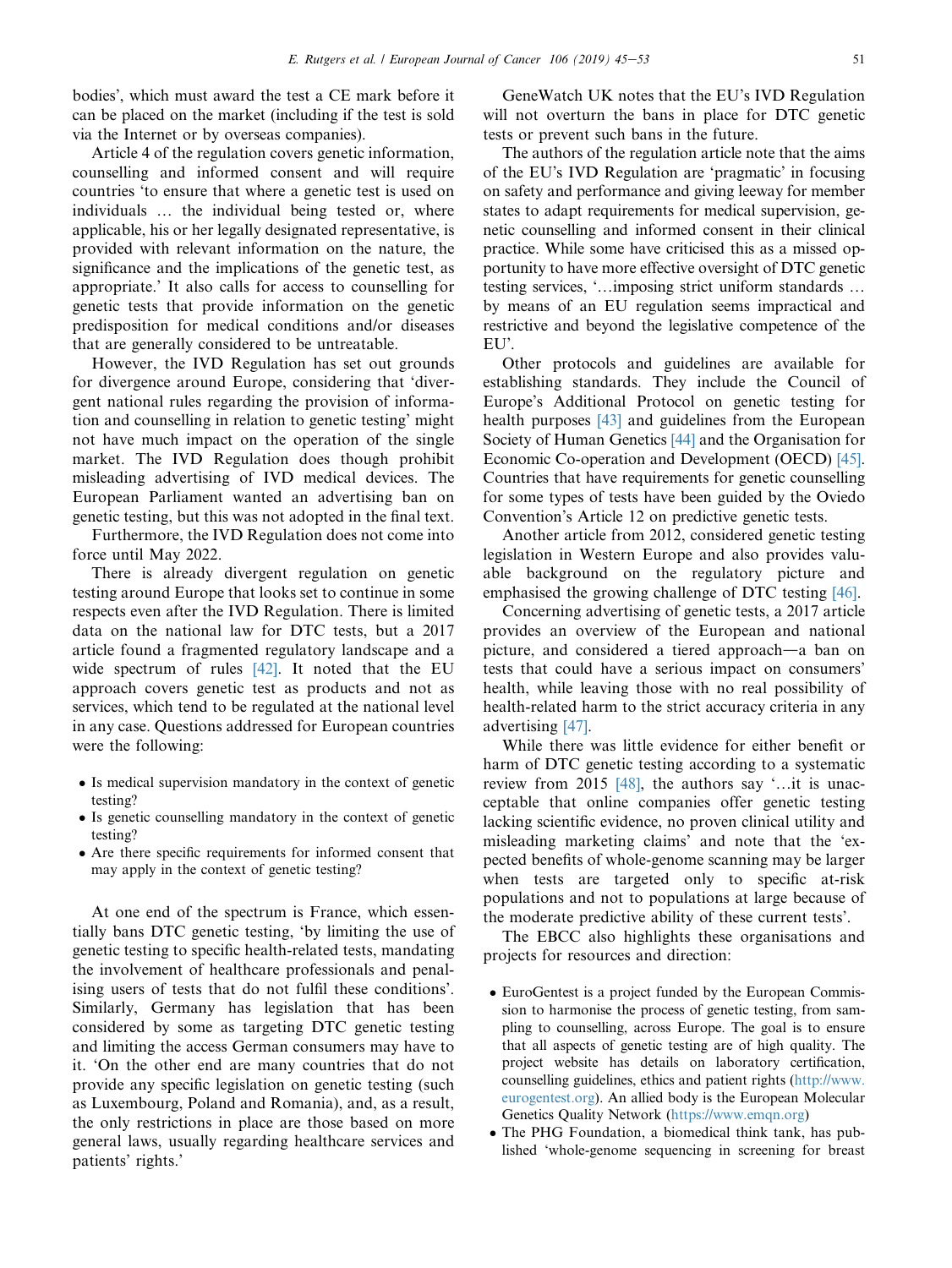<span id="page-7-0"></span>cancer', which investigates the impact of routine testing for heritable conditions using whole-genome sequencing where these conditions are not part of the primary purpose of testing, using the example of inherited breast cancer [\[49\]](#page-8-0). It says it is 'imperative to ensure that robust processes are in place for managing and understanding these complex data and appreciating the levels of uncertainty about clinical validity and utility of testing positive for a pathogenic variant'

- The UK government's concordat with the Association of British Insurers, which has placed a moratorium on the use of predictive genetic test results by insurers until 1 November 2019 [\[50\]](#page-8-0)
- A clinical guideline from the UK's National Institute for Health and Care Excellence on familial breast cancer, which was updated in 2017 and has protocols on genetic testing [11]; an update of the US Preventive Services Task Force recommendation on genetic risk assessment and BRCA mutation testing for breast and ovarian cancer susceptibility [\[51\]](#page-8-0).

#### 6. Conclusion

Predictive genetic testing for breast cancer and other diseases is a crucial area of research and ongoing clinical implementation. The complexity of the biology and algorithms needed to interpret data is increasing and is placing pressure on health services already hard pressed to provide services such as high-quality genetic counselling. The market for DTC tests is also growing rapidly amid a fragmented regulatory picture in Europe under which there are fundamental questions about whether such tests even fall within legal definitions of health services. The nature of the Internet means that people can easily circumvent any European and national restrictions on DTC testing in any case.

To maximise benefits and minimise possible harms, the EBCC considers that the breast cancer community in Europe must lead in implementing the call to action in this manifesto.

## Conflict of interest statement

DGE is funded by the NIHR Manchester Biomedical Research Centre (IS-BRC-1215-20007).

## References

- [1] Jolie A. My medical choice. New York Times; 14 May, 2013. [http://www.nytimes.com/2013/05/14/opinion/my-medical-choice.](http://www.nytimes.com/2013/05/14/opinion/my-medical-choice.html) [html.](http://www.nytimes.com/2013/05/14/opinion/my-medical-choice.html)
- [2] Raphael J, Verma S, Hewitt P, Eisen A. The impact of Angelina Jolie (AJ)'s story on genetic referral and testing at an academic cancer centre in Canada. J Genet Counsel  $2016;25(6):1309-16$ . <https://doi.org/10.1007/s10897-016-9973-6>.
- [3] Evans DG, Barwell J, Eccles DM, Collins A, Izatt L, Jacobs C, et al. The Angelina Jolie effect: how high celebrity profile can have major impact on provision of cancer related services. Breast Cancer Res 2014;16(5):442. <https://doi.org/10.1186/s13058-014-0442-6>.
- [4] [Freedman R, Mountain H, Karina D, Schofield L. A retrospec](http://refhub.elsevier.com/S0959-8049(18)31389-3/sref4)[tive exploration of the impact of the 'Angelina Jolie effect' on the](http://refhub.elsevier.com/S0959-8049(18)31389-3/sref4) [single state-wide familial cancer program in Perth, Western](http://refhub.elsevier.com/S0959-8049(18)31389-3/sref4) [Australia. J Genet Counsel 2017;26\(1\):52](http://refhub.elsevier.com/S0959-8049(18)31389-3/sref4)-[62](http://refhub.elsevier.com/S0959-8049(18)31389-3/sref4).
- [5] Cardoso F, Cataliotti L, Costa A, Knox S, Marotti L, Rutgers E, et al. European breast cancer conference manifesto on breast centres/units. Eur J Cancer 2017;72:244-50. [https://doi.org/10.](https://doi.org/10.1016/j.ejca.2016.10.023) [1016/j.ejca.2016.10.023.](https://doi.org/10.1016/j.ejca.2016.10.023)
- [6] [Maxwell KN, Domchek SM, Nathanson KL, Robson ME.](http://refhub.elsevier.com/S0959-8049(18)31389-3/sref6) [Population frequency of germline BRCA1/2 mutations. J Clin](http://refhub.elsevier.com/S0959-8049(18)31389-3/sref6) [Oncol 2016;34\(34\):4183](http://refhub.elsevier.com/S0959-8049(18)31389-3/sref6)-[5](http://refhub.elsevier.com/S0959-8049(18)31389-3/sref6).
- [7] National Cancer Institute. BRCA mutations: cancer risk and genetic testing. [https://www.cancer.gov/about-cancer/causes](https://www.cancer.gov/about-cancer/causes-prevention/genetics/brca-fact-sheet)[prevention/genetics/brca-fact-sheet.](https://www.cancer.gov/about-cancer/causes-prevention/genetics/brca-fact-sheet)
- [8] Winters S, Martin C, Murphy D, Shokar NK. Approaches to understanding breast cancer. Chapter one  $-$  breast cancer epidemiology, prevention and screening. 1st ed., 151. Academic Press; 2017. [https://doi.org/10.1016/bs.pmbts.2017.07.002.](https://doi.org/10.1016/bs.pmbts.2017.07.002)
- [9] Kuchenbaecker KB, Hopper JL, Barnes DR, Phillips KA, Mooij TM, Roos-Blom MJ, et al. Risks of breast, ovarian, and contralateral breast cancer for BRCA1 and BRCA2 mutation carriers. JAMA 2017;317(23):2402-16. [https://doi.org/10.1001/](https://doi.org/10.1001/jama.2017.7112) [jama.2017.7112.](https://doi.org/10.1001/jama.2017.7112)
- [10] Slavin TP, Maxwell KN, Lilyquist J, Vijai J, Neuhausen SL, Hart SN, et al. The contribution of pathogenic variants in breast cancer susceptibility genes to familial breast cancer risk. NPJ Breast Cancer 2017;3:22. [https://doi.org/10.1038/s41523-017-0024-8.](https://doi.org/10.1038/s41523-017-0024-8)
- [11] National Institute for Health and Care Excellence (NICE). Familial breast cancer: classification, care and managing breast cancer and related risks in people with a family history of breast cancer. Clinical guideline [CG164]; 2017. [https://www.nice.org.uk/](https://www.nice.org.uk/guidance/cg164) [guidance/cg164.](https://www.nice.org.uk/guidance/cg164)
- [12] Rodriguez JL, Thomas CC, Massetti GM, Duquette D, Avner L, Iskander J. CDC grand rounds: family history and genomics as tools for cancer prevention and control. Morb Mortal Wkly Rep 2016;65:1291-4. <https://doi.org/10.15585/mmwr.mm6546a3>.
- [13] NHS England. Clinical commissioning policy: genetic testing for BRCA1 and BRCA2 mutations. E01/P/b. [https://www.england.](https://www.england.nhs.uk/commissioning/wp-content/uploads/sites/12/2015/10/e01pb-brca-ovarian-cancer-oct15.pdf) [nhs.uk/commissioning/wp-content/uploads/sites/12/2015/10/](https://www.england.nhs.uk/commissioning/wp-content/uploads/sites/12/2015/10/e01pb-brca-ovarian-cancer-oct15.pdf) [e01pb-brca-ovarian-cancer-oct15.pdf.](https://www.england.nhs.uk/commissioning/wp-content/uploads/sites/12/2015/10/e01pb-brca-ovarian-cancer-oct15.pdf)
- [14] Peshkins BN, Isaacs C. Prevalence of BRCA1 and BRCA2 mutations and associated cancer risks. UpToDate 2018. [https://www.](https://www.uptodate.com/contents/prevalence-of-brca1-and-brca2-mutations-and-associated-cancer-risks) [uptodate.com/contents/prevalence-of-brca1-and-brca2](https://www.uptodate.com/contents/prevalence-of-brca1-and-brca2-mutations-and-associated-cancer-risks) [mutations-and-associated-cancer-risks.](https://www.uptodate.com/contents/prevalence-of-brca1-and-brca2-mutations-and-associated-cancer-risks)
- [15] Janavičius R. Founder BRCA1/2 mutations in the Europe: implications for hereditary breast-ovarian cancer prevention and control. EPMA J 2010;1(3):397-412. [https://doi.org/10.1007/](https://doi.org/10.1007/s13167-010-0037-y) [s13167-010-0037-y.](https://doi.org/10.1007/s13167-010-0037-y)
- [16] Apessos A, Agiannitopoulos K, Pepe G, Tsaousis GN, Papadopoulou E, Metaxa-Mariatou V, et al. Comprehensive BRCA mutation analysis in the Greek population. Experience from a single clinical diagnostic center. Cancer Genet 2018;220: 1e12. [https://doi.org/10.1016/j.cancergen.2017.10.002.](https://doi.org/10.1016/j.cancergen.2017.10.002)
- [17] Matthijs G, Souche E, Alders M, Corveleyn A, Eck S, Feenstra I, et al. Guidelines for diagnostic next-generation sequencing. Eur J Hum Genet 2016;24(10):1515. [https://doi.org/10.1038/ejhg.2016.](https://doi.org/10.1038/ejhg.2016.63) [63.](https://doi.org/10.1038/ejhg.2016.63)
- [18] Wallace AJ. New challenges for BRCA testing: a view from the diagnostic laboratory. Eur J Hum Genet 2016;24(Suppl 1):S10-8. [https://dx.doi.org/10.1038%2Fejhg.2016.94](https://dx.doi.org/10.1038%252Fejhg.2016.94).
- [19] Ellison G, Wallace A, Kohlmann A, Patton S. A comparative study of germline BRCA1 and BRCA2 mutation screening methods in use in 20 European clinical diagnostic laboratories. Br J Cancer 2017;117(5):710-6. [https://doi.org/10.1038/bjc.2017.223.](https://doi.org/10.1038/bjc.2017.223)
- [20] Manchanda R, Patel S, Gordeev VS, Antoniou AC, Smith S, Lee A, et al. Cost-effectiveness of population-based BRCA1, BRCA2, RAD51C, RAD51D, BRIP1, PALB2 mutation testing